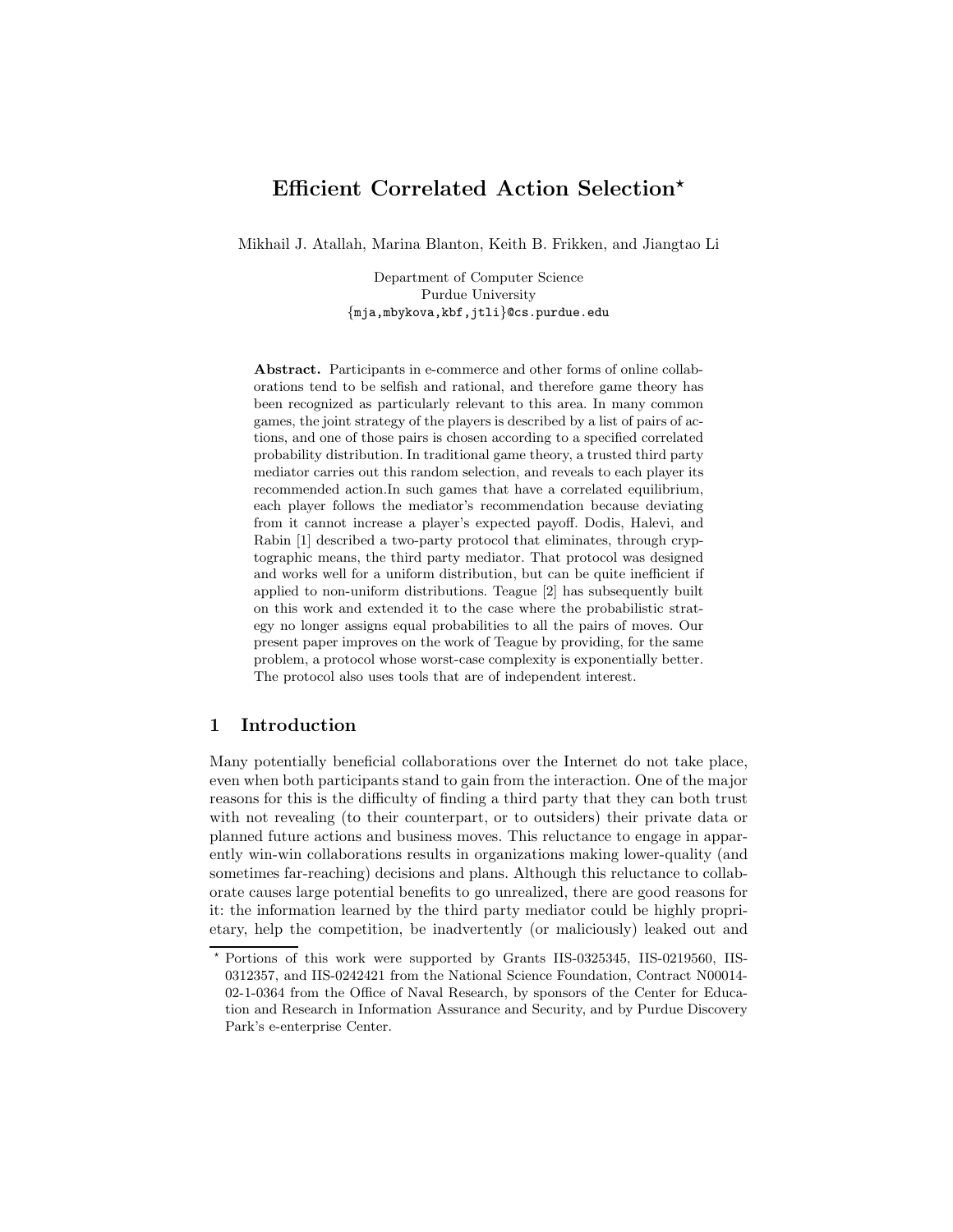cause embarrassment and lawsuits, be misused, etc. In addition to this, there are substantial costs to being a mediator, not only in terms of the electronic infrastructure but in other operational costs (such as liability insurance against accidental data disclosure). Cryptography has much to contribute in solving the problem, by obviating the need for a third-party mediator.This is why the recent work of Dodis, Halevi, and Rabin [1] and Teague [2], in getting rid of the need for a mediator, has such huge practical potential in addition to its intellectual content. As our work builds on these papers, we briefly review these and explain where our contribution lies.

The framework of this paper is the same as in  $[1, 2]$ : two entities want to coordinate their respective actions, implementing a strategy that is described as a set of m pairs of actions, with each pair having an associated probability of being selected (the action choices are correlated). If a pair is selected, the first (second) element of the pair is the first (second) entity's recommended action; no entity should learn the recommended action of the other (although, unavoidably inferences can be made from their knowledge of the public strategy and their own recommended action). Each party is incentivized to follow the recommendation given that an equilibrium exists, i.e., deviating from the recommended action cannot increase a party's expected payoff.

#### 1.1 Related Work

Dodis, Halevi, and Rabin [1] described a two-party protocol that eliminates, through cryptographic means, the third party mediator: The protocol assumes a uniform distribution, selects at random and reveals to each party their respective selected action only (i.e., not the other party's action). Since cryptographic solutions have to be efficient, one might ask at what computational and communication cost this is achieved. The protocol of [1] works efficiently for a uniform distribution, but not if the distribution is non-uniform (particularly if a pair can have an associated probability much smaller than the probability of another pair). Teague [2] subsequently extended the work to non-uniform distributions, and gave a better (but still worst-case exponential) protocol for the case where pairs of moves can have widely differing probabilities. Other prior work that addresses the same problem without help from a third-party mediator includes  $[3-6]$ . All of the protocols of  $[3, 4, 1, 2, 5]$  may require communication exponential in the size of the binary description of the correlated equilibrium strategies. Our present paper improves on the work of Teague by providing, for the same problem, a protocol whose worst-case complexity is exponentially better. In addition, our protocol uses tools that are of independent interest and advantageously modify protocols recently presented in areas unrelated to the game-theoretic framework, such as [7].

Our work is not comparable to the polynomial solution given in [6], which does not apply to the important two-party case we consider here, and imposes assumptions (akin to ideal envelopes) on the physical channels used: they use general results to perform the computation for three or more parties, and then extend the protocols to achieve complete fairness during output recovery. Our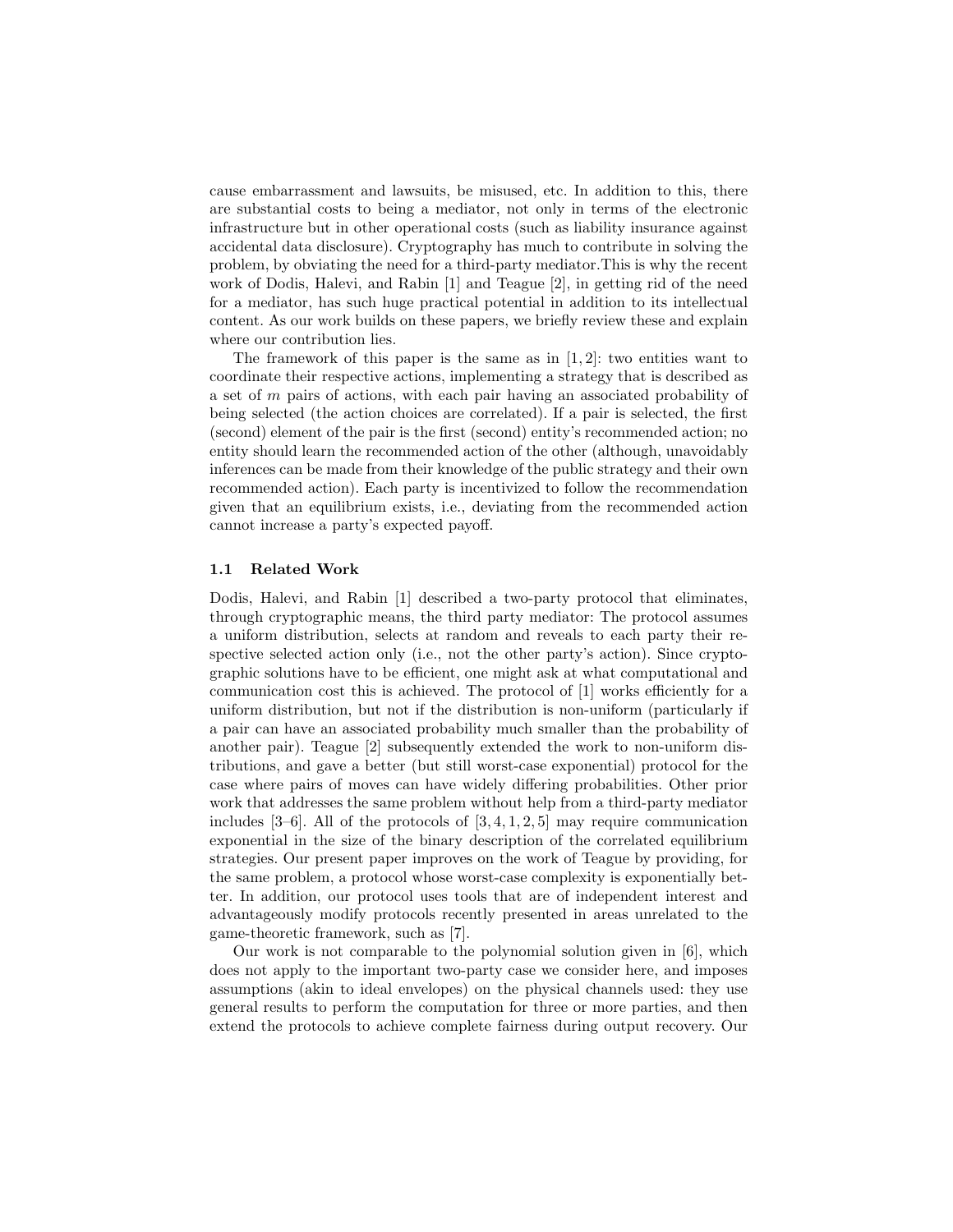work is also similar to the cryptographic randomized response techniques [8]: the protocols in [8] allow a party to choose a value according to a probability distribution. The primary difference is that in [8] one party (the pollster) learns the result, but in our problem each of the two parties learns part of the result.

### 1.2 Notation

The rest of the paper uses the following notation. Let  $k$  denote a security parameter. The m action pairs are denoted as  $\{(a_i, b_i)\}_{i=1}^m$ . Each of these pairs is chosen with a certain probability  $q_i$ , such that their overall sum is equal to 1. Each  $q_i$  is given in the rational form (i.e., same form as in prior work in this area) as a pair of integers  $\alpha_i, \beta_i$  such that  $q_i = \alpha_i/\beta_i$ . As our protocol will use a somewhat different representation, we next describe an input conversion that we thereafter assume has already taken place prior to the protocol.

**Input Conversion** Our algorithms require us to convert each  $q_i$  into an *l*-bit integer  $p_i$  such that  $q_i = p_i / \sum_{j=1}^m p_j$ . If we let L denote the least common multiple of all  $\beta_j$ 's, then we can set  $p_i = L \cdot q_i = \alpha_i (L/\beta_i)$ , which implies that  $\sum_{j=1}^{m} p_j = L$  and hence  $q_i = p_i/L$ . This conversion can be done in polynomial time and results in the  $p_i$  integers having a length  $l$ , which is polynomial in the number of bits in the original representation. To achieve worst-case polynomial time performance, it therefore suffices for our protocols to be polynomial in  $l$ . Let  $\ell$  denote the integer such that  $2^{\ell-1} < L \leq 2^{\ell}$ : if  $L < 2^{\ell}$ , we pad the probabilities with a "dummy"  $p_{m+1} = 2^{\ell} - L$ , so that  $\sum_{i=1}^{m+1} p_i = 2^{\ell}$ . Note that this is done only for ease of computation and the  $(1 + m)$ th outcome is never chosen: if a protocol execution returns the  $(1 + m)$ th outcome, the computation is restarted. The probability of restart is  $p_{m+1}/(2^{\ell}) < 1/2$ . In the rest of this paper we assume that the m tuples  $(a_i, b_i, p_i)$  contain a dummy element (whose action pair is a "restart protocol" recommendation to both parties) if necessary.

### 1.3 Comparison with Previous Work

Our results are the following: a protocol for the malicious (resp., honest-butcurious) model has computation and communication complexity  $O(m\ell)$  (resp.,  $O(m + \ell \log m)$ ). See Table 1 for performance comparison with the prior work.

Note that secure function evaluation using generic garbled circuits constitutes a viable alternative to the solutions given in this work, especially since recent results (see, e.g., [9]) provide significant improvements over the initial results. Any solution using circuits, however, will require at least  $O(m\ell)$  gates, while in this work we concentrate on finding solutions asymptotically as low as possible. In addition, any protocol that requires a majority of the players to be honest (which is the case in [9]) does not provide security against malicious behavior in the two-party case.

In the equal-probabilities case, the protocol of choice is that of [1]. Thus the following discussion is for the case of unequal probabilities. For the malicious model, our protocol is better than the previous approach of [2] in both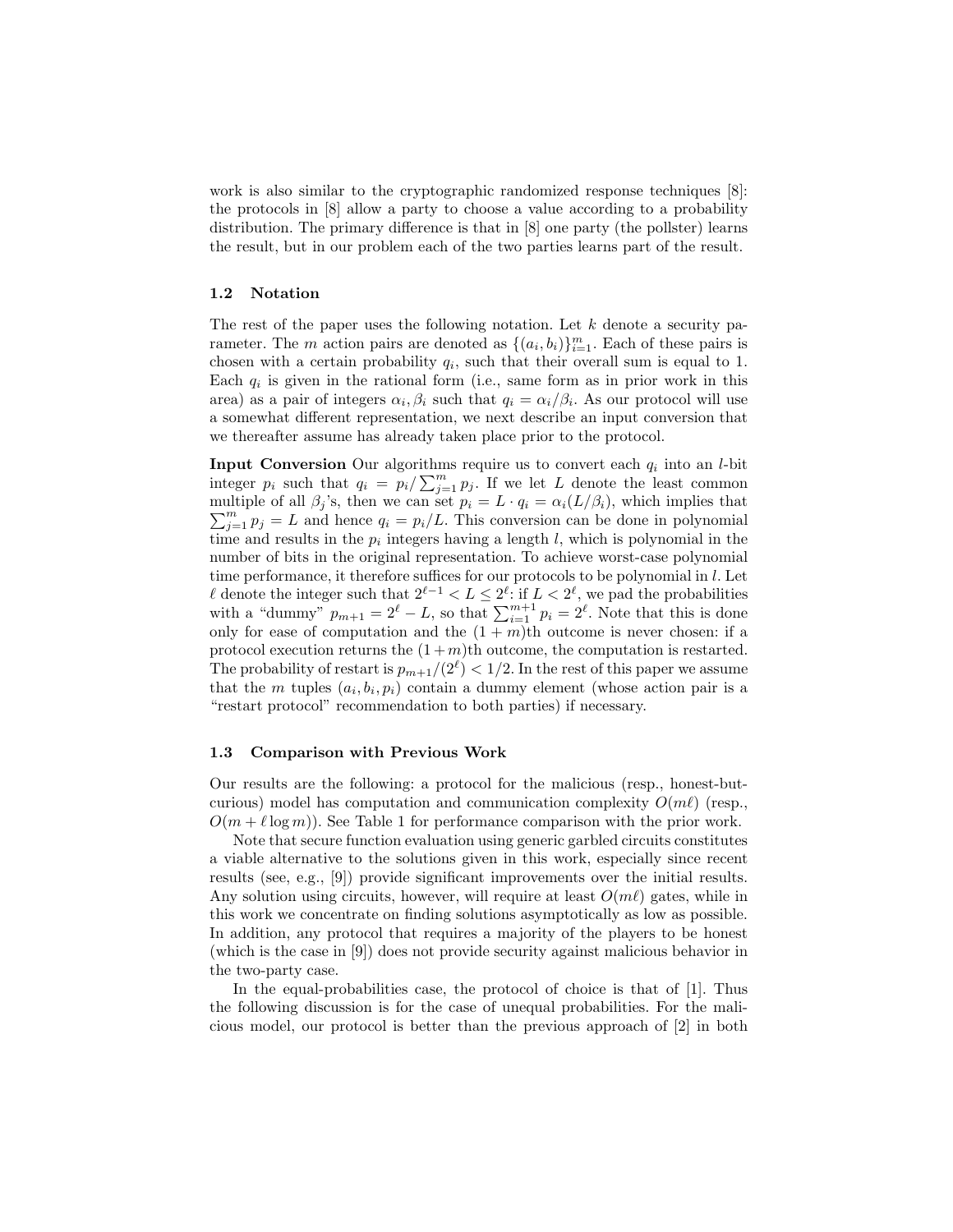|                                             | Teague [2]                              |            | $SFE$ [10, 11, 9] Our Protocols |
|---------------------------------------------|-----------------------------------------|------------|---------------------------------|
| honest-but-curious $O(\max\{m, 2^{\ell}\})$ |                                         | $O(m\ell)$ | $O(m + \ell \log m)$            |
| malicious                                   | $ O(\sigma \cdot \max\{m, 2^{\ell}\}) $ | $O(m\ell)$ | $O(m\ell)$                      |

Table 1. Comparisons of worst case performance (computation and communication cost) of our and prior work. Here m is the number of action pairs,  $\ell$  is the number of bits representing the probabilities, and  $\sigma$  is a security parameter for the cut-and-choose technique (i.e., the adversary can cheat with the probability no more than  $1/\sigma$ ) that must be linear in the payoffs to make the expected gain from cheating negative.

asymptotic worst-case and in practical sense, as our protocol is polynomial and does not use the cut-and-choose technique as in [2]. For the honest-but-curious model, however, we can only claim an improvement in the worst-case asymptotic complexity, as there are inputs for which the approach of [2] is more practical, e.g., inputs where the number of bits (call it  $t$ ) representing the smallest input probability is small enough that a complexity proportional to  $2<sup>t</sup>$  can compete with our  $poly(\ell)$  complexity. Of course, the honest-but-curious model is of limited practical value in the kind of environments where these protocols are used, so one would almost always need to assume a stronger adversary model.

The rest of the paper is organized as follows. Section 2 gives preliminaries, our protocol, and security proofs for the semi-curious model. In section 3, we deal with malicious adversaries and provide additional cryptographic tools and our protocols for that setting.

# 2 A Protocol for the Honest-but-Curious Case

### 2.1 Security Model

Informally, we say that a two-party protocol  $\Pi$  *privately* computes function f if anything that can be obtained from a party's view during a semi-honest execution of Π could also be obtained from the input and the output of that party themselves. We use the standard model, and the following definition, similar to the one given in [11], formalizes our notion of security.

**Definition 1.** Let  $f_1(x, y)$  and  $f_2(x, y)$  be the first and the second elements of  $f(x, y)$ , respectively. Let  $\text{VIEW}_1^{\Pi}(x, y)$  (resp.,  $\text{VIEW}_2^{\Pi}(x, y)$ ) denote the view of the first (resp., second) party during an execution of  $\Pi$  on  $(x, y)$ . The views are defined as  $(x, r_1, m_1, \ldots, m_d)$  and  $(y, r_2, m_1, \ldots, m_d)$  for the first and second parties, respectively, where  $r_1$  (resp.,  $r_2$ ) is the outcome of internal coin tosses of the first (resp. second) player and  $m_1, \ldots, m_d$  are the messages that it received dur- $\tilde{f}_n$  ing the protocol execution. Also let  $\text{output}_1^{\Pi}(x,y)$  (resp,  $\text{output}_2^{\Pi}(x,y)$ ) denote the first (resp., second) player's output after an execution  $\prod$  on  $(x, y)$ ; and let  $\text{overp} \Pi(x, y) = (\text{output}_1^{\Pi}(x, y), \text{output}_2^{\Pi}(x, y)).$  Then  $\Pi$  privately computes f if there exist probabilistic polynomial-time algorithms  $M_1$  and  $M_2$  such that the ensembles  $\{M_1(x,f_1(x,y)),f(x,y)\}_{x,y}$  and  $\{\mathrm{vnew}_1^\Pi(x,y),\mathrm{overpur}^\Pi(x,y)\}_{x,y}$ and the ensembles  $\{M_2(y, f_2(x, y)), f(x, y)\}_{x,y}$  and  $\{\text{VIEW}_2^{\Pi}(x, y), \text{OUTPUT}^{\Pi}(x, y)\}_{x,y}$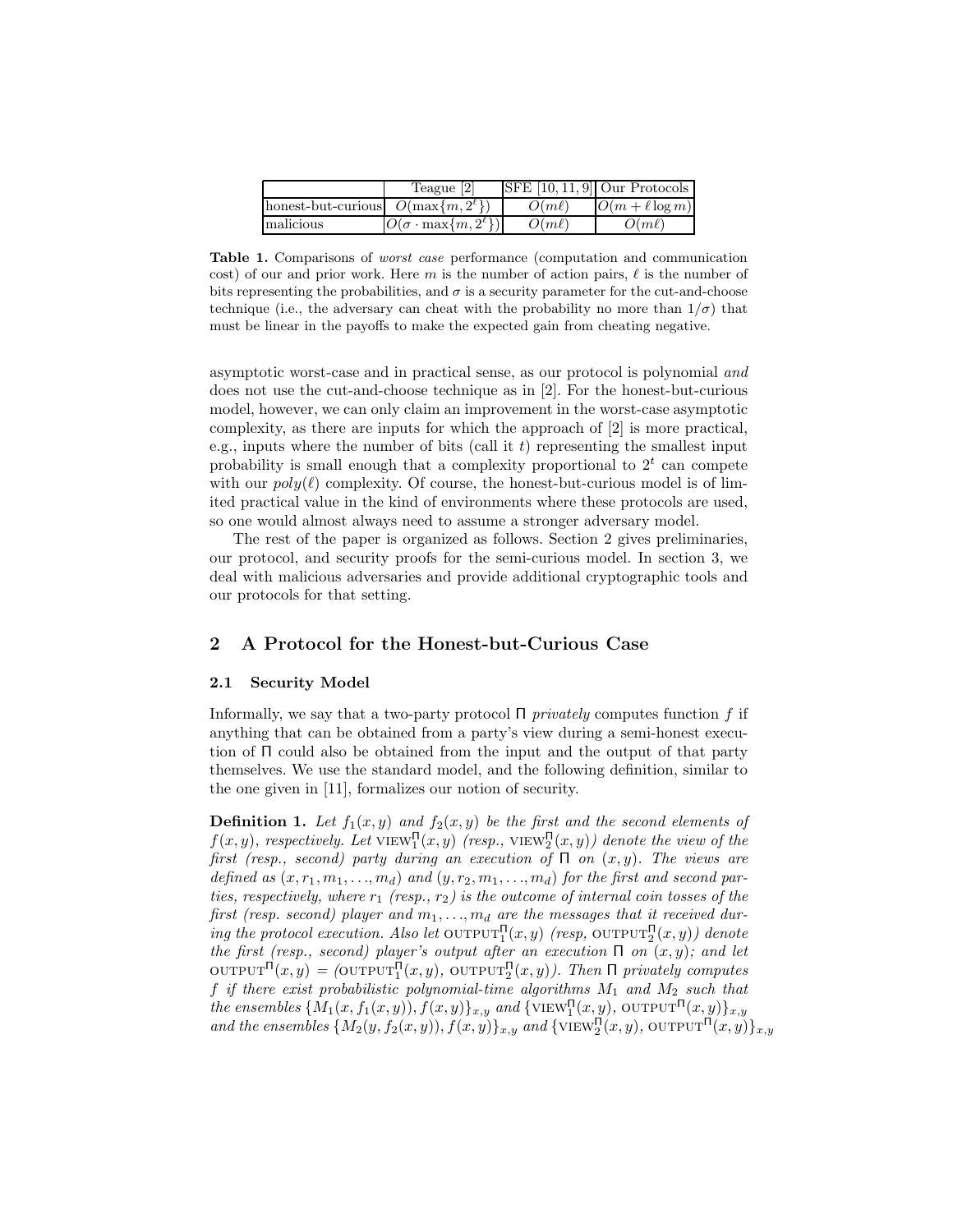are computationally indistinguishable. Machine  $M_1$  (resp.,  $M_2$ ) is called a simulator for the interaction of the first (resp., second) player with the second (resp., first) player.

### 2.2 Homomorphic Paillier Encryption

Our protocols in the honest-but-curious setting use the homomorphic Paillier encryption scheme [12, 13], which was first developed by Paillier [12] and then extended by Damgård and Jurik [13]. Let  $n = pq$  be an RSA modulus, with  $p = 2p' + 1$  and  $q = 2q' + 1$  where p, q, p', and q' are primes. Given a message  $M \in$  $\mathbb{Z}_n$ , we use  $Enc^P(M)$  to denote encryption of M under the Paillier encryption scheme. By the homomorphic property,  $Enc^{P}(a) \cdot Enc^{P}(b) = E(a + b \mod n)$ . It is easy to see that  $Enc^P(a)^c = Enc^P(c \cdot a \mod n)$ . A homomorphic Paillier encryption scheme is semantically secure under the decisional composite residuosity assumption [12].

### 2.3 The Element Selection Protocol

As before, the  $(a_i, b_i)$  pairs are the move pairs in the joint strategy of the game, where the  $a_i$ 's (resp.,  $b_i$ 's) are possible moves for Alice (resp., Bob). During the protocol, one of the indices  $\{1, \ldots, m\}$  is selected randomly, where the probability of i being selected is  $p_i/2^{\ell}$ . The selected index (call it j) is not known to either Alice or Bob, who learn only their respective recommended moves:  $a_j$ for Alice,  $b_j$  for Bob. Note that, unavoidably, Alice's learning of her move does probabilistically reveal something about Bob's recommended move, and viceversa (this comes from the game theoretic problem formulation and is true of any protocol, including [1, 2]).

Our protocol can be thought of as a secure version of the following naive (and in this form flawed) approach: Alice and Bob compute  $P_i = \sum_{k=1}^{i} p_k$  for  $1 \leq i \leq m$ , and then generate a random value  $r \in [0, 2^{\ell}-1]$ . Since the probability that  $r \in [P_{i-1}, P_i)$  equals to  $p_i/2^{\ell}$ , Alice and Bob find the index i corresponding to the chosen r and choose actions  $a_i$  and  $b_i$ , respectively. Making the above simple idea work involves many challenges. Our protocol is presented next.

**Setup:** Alice generates a key pair  $(pk, sk)$  for the homomorphic Paillier encryption scheme such that  $|n| = k$  and  $n > 2^{\ell} + 1$ , where k is a security parameter. We separate this step from the protocol itself, because in this application the correlated element selection may be executed by two parties on a regular basis, while it is sufficient to select the keys only once.

**Input:** Items  $\{(a_i, b_i, p_i)\}_{i=1}^m$  are known to both parties; public key  $pk$  is known to both and secret key  $sk$  is known only to Alice.

**Output:** Alice obtains the value of  $a_j$ , and Bob obtains the value of  $b_j$ , where  $j$  is the index selected according to the probability distribution.

### Protocol Steps: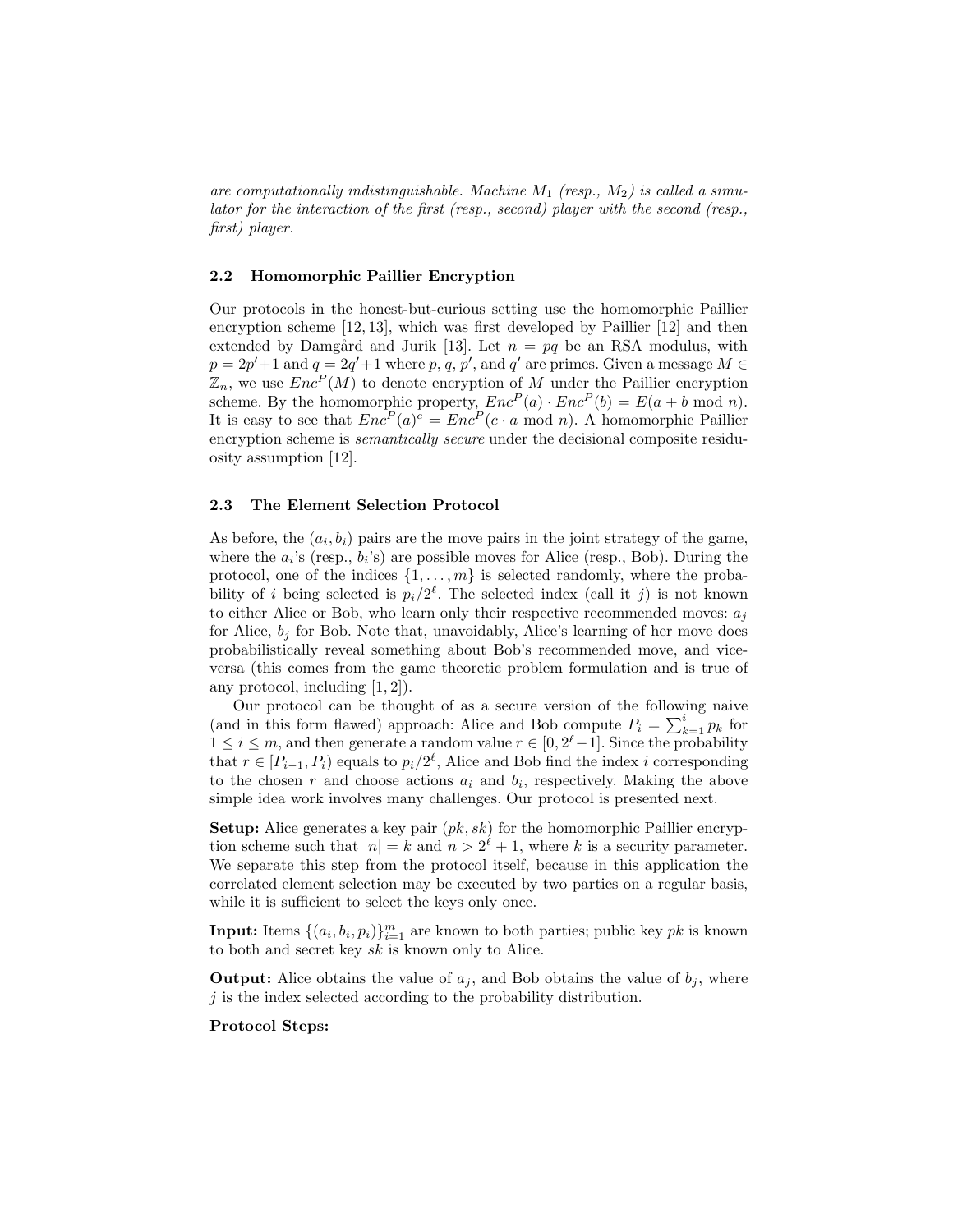- 1. Alice encrypts each item in each triplet obtaining  $\{ (Enc^P(a_i), Enc^P(b_i),$  $Enc^{P}(p_{i})\}_{i=1}^{m}$ . She then picks a random permutation  $\pi_{a}$  over  $[m]$  and permutes the encrypted triplets obtaining  $\{Enc^P(a_{\pi_a(i)})$ ,  $Enc^P(b_{\pi_a(i)})$ ,  $Enc^{P}(p_{\pi_a(i)})\}_{i=1}^m$  and sends them to Bob.
- 2. Bob picks a random permutation  $\pi_b$  over [m] and permutes the encrypted triplets received in the previous step. Let  $(Enc<sup>P</sup>(a'<sub>i</sub>), Enc<sup>P</sup>(b'<sub>i</sub>), Enc<sup>P</sup>(p'<sub>i</sub>))$ denote  $(Enc^{P}(a_{\pi_b(\pi_a(i))}, Enc^{P}(b_{\pi_b(\pi_a(i))}, Enc^{P}(p_{\pi_b(\pi_a(i))})$  for  $i = 1, ..., m$ .
- 3. We use  $P'_i$  to denote  $\sum_{k=1}^i p'_k$ . For each  $i = 1, \ldots, m$ , Bob computes  $Enc^P(P'_i)$  $\prod_{k=1}^{i} Enc^{P}(p'_{k}) = Enc^{P}(p'_{1} + \cdots + p'_{i}).$
- 4. For  $i = 1, \ldots, m$ , Bob uniformly generates a random value  $y_i \stackrel{R}{\leftarrow} \mathbb{Z}_n$  and computes  $Enc^P(P'_i - y_i) = Enc^P(P'_i) \cdot Enc^P(-y_i)$ . He sends  $\{Enc^P(P'_i - y_i) \mid T \in \mathbb{R} \mid \text{End}_i(P'_i - y_i) \}$  $(y_i)\}_{i=1}^m$  to Alice.
- 5. Alice decrypts  $\{Enc^P(P'_i y_i)\}_{i=1}^m$  and obtains  $\{P'_i y_i \text{ mod } n\}_{i=1}^m$ . Let  $x_i$ denote  $P'_i - y_i \mod n$ . At this point, Alice has  $\{x_i\}_{i=1}^m$  and Bob has  $\{y_i\}_{i=1}^m$ , such that  $x_i + y_i \mod n = P'_i$ .
- 6. Alice picks  $r_a \stackrel{R}{\leftarrow} \{0,1\}^{\ell}$  and Bob picks  $r_b \stackrel{R}{\leftarrow} \{0,1\}^{\ell}$ . Let r denote  $r_a \oplus r_b$ . Clearly,  $r$  is a random  $\ell$ -bit integer.
- 7. Alice and Bob jointly find the index of the value  $P'_i$  such that  $r < P'_i$  and  $r \geq$  $P'_{i-1}$  (if  $P'_{i-1}$  exists) from the list  $\{P'_{i}\}_{i=1}^{m}$  using the binary search protocol described in section 2.4. Let the outcome of the search be index  $j$ .
- 8. Bob chooses a random  $\rho \stackrel{R}{\leftarrow} \mathbb{Z}_n$ , computes  $\{\gamma_1, \gamma_2\} = \{Enc^P(a'_j+0), Enc^P(b'_j-1)\}$  $\rho$ }, and sends the pair to Alice<sup>1</sup>. Alice decrypts  $\{\gamma_1, \gamma_2\}$ , obtains  $\{a'_j, b'_j - \rho\}$ , and sends  $b'_j - \rho$  back to Bob. In the end, Alice learns  $a'_j$  and Bob learns  $b'_j$ .

The complexity of this protocol is  $O(m + \ell \log m)$  and the round complexity is  $O(\log m)$ . Note that any other known solution (e.g., using general circuit simulation results) is less efficient and requires at least  $O(m\ell)$  computation.

### 2.4 Binary Search Protocol

This section gives an efficient search protocol for step 7 of the element selection protocol for semi-honest players. We use binary search to compute which action the randomly chosen r corresponds to, i.e., the index j such that  $r \in [P'_{i-1}, P'_{i}).$ 

**Input:** Alice has  $\{x_i\}_{i=1}^m$  and Bob has  $\{y_i\}_{i=1}^m$  such that  $P'_i = x_i + y_i \mod n$ ,  $0 < P'_i \leq 2^{\ell}$ , and  $P'_i < P'_{i+1}$ . Alice has  $r_a$  and Bob has  $r_b$ , such that  $r = r_a \oplus r_b$ .

**Output:** The index j such that  $r < P'_i$  and  $r \ge P'_{i-1}$  (if  $P'_{i-1}$  exists).

Protocol Steps: Alice and Bob execute the following recursive procedure on the list  $\{P'_i\}_{i=1}^m$ :

1. If the size of the current working set  $|\{P'_i, ..., P'_j\}| = 1$ , return *i*.

<sup>&</sup>lt;sup>1</sup> Here  $Enc^P(a'_j + 0)$  is computed by  $Enc^P(a'_j) \cdot Enc^P(0)$ . We intentionally randomize  $Enc^P(a'_j).$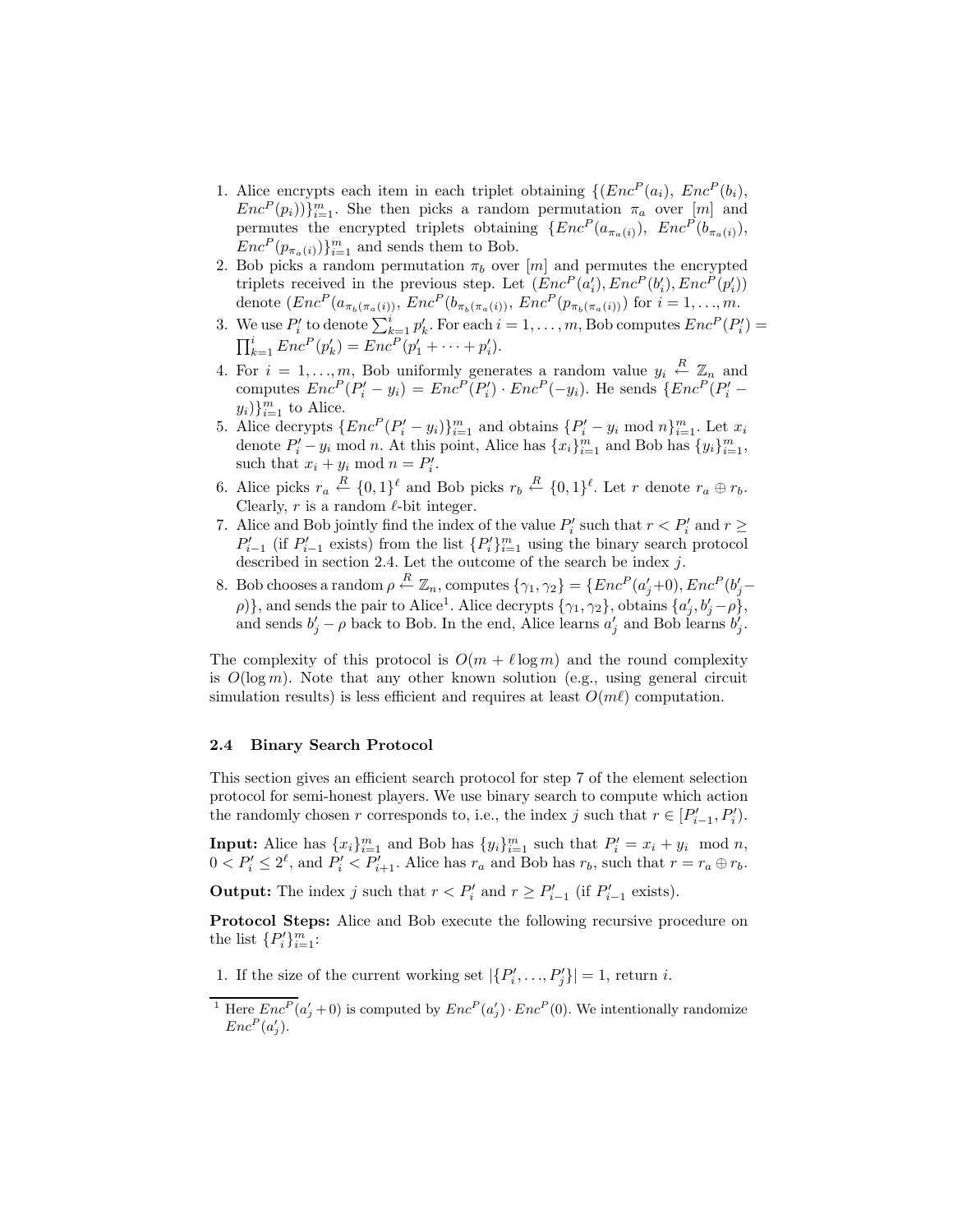- 2. Otherwise, Alice and Bob run a scrambled circuit evaluation protocol [10, 11] to compute whether  $r \geq P'_{\rm r}$  $\int_{\frac{1-i+1}{2}}^{\infty}$  (i.e., compute whether  $r_a \oplus r_b \geq$  $x_{\lceil \frac{j-i+1}{2} \rceil} + y_{\lceil \frac{j-i+1}{2} \rceil} \mod n$ . Let c denote the outcome of the protocol that returns 1 if the condition holds, and 0 otherwise. Note that we can use the technique from [14] to reduce the communication and computation from being a function of  $k = |n|$  to a function of  $\ell + 1$  (i.e., the number of bits required to represent the value  $P'_{\text{r}}$  $\binom{j-i+1}{2}$ .
- 3. If  $c = 1$ , recurse on list  $\{P'_{r,j-i+1} \}$  $\binom{p'-i+1}{2}+1,\ldots,P'_j\};$  otherwise, recurse on list  $\{P'_i,\}$  $\ldots, P'_{\mathsf{r}}$  $\frac{j-i+1}{2}$  }.

Step 2 takes  $O(\ell)$  communication and computation and  $O(1)$  rounds, therefore the overall complexity is  $O(\ell \log m)$  and the round complexity is  $O(\log m)$ .

Lemma 1. The protocol for binary search is secure against honest-but-curious adversaries.

Proof (Sketch). The basic idea behind this proof is that from a particular index, i.e., from the output of the binary search, one can easily simulate the individual zigs and zags of the binary search. It is worth noting that this is similar to the proof of  $[15]$ .

### 2.5 Security Proofs

To be able to show the correctness of the element-selection protocol, we first prove that, if both Alice and Bob follow the protocol, the output pair of actions is selected according to the probability distribution.

**Lemma 2.** For any  $i \in \{1, \ldots, m\}$ , the probability that the randomly chosen  $r \in \{0,1\}^{\ell}$  results in index i being returned, is equal to  $p'_i/2^{\ell}$ .

*Proof.* Let us set  $P'_0 = 0$ . The probability that index i is returned, equals the probability that  $r \in [P'_{i-1}, P'_{i})$ . This is equal to  $(P'_{i} - P'_{i-1})/2^{\ell} = p'_{i}/2^{\ell}$ .

Recall that the binary search step of the element-selection protocol reveals the index, so we next prove that this index does not leak any information.

**Lemma 3.** Let  $\pi$  be a random permutation over  $[m]$  and let  $r$  be a random value in  $\{0,1\}^{\ell}$ . Given any set  $\{p_i\}_{i=1}^m$  such that  $\sum_{i=1}^m p_i = 2^{\ell}$ , the probability of  $r \in \left[\sum_{k=1}^{i-1} p_{\pi(k)}, \sum_{k=1}^{i} p_{\pi(k)}\right]$  is equal to  $1/m$  for  $i = 1, \ldots, m$ .

*Proof.* Let us fix  $i$ . We have

$$
\Pr\left[r \in \left[\sum_{k=1}^{i-1} p_{\pi(k)}, \sum_{k=1}^{i} p_{\pi(k)}\right)\right] = \frac{p_k \cdot \Pr[k = \pi(i)]}{2^{\ell}} = \frac{1}{2^{\ell}} \sum_{k=1}^{m} \frac{p_k}{m} = \frac{1}{2^{\ell}} \cdot \frac{2^{\ell}}{m} = \frac{1}{m}
$$

In other words, if  $\pi$  and r are random, the output of the binary search in the element-selection protocol does not depend on  $\{p_i\}_{i=1}^m$  and is uniformly distributed over  $[1, m]$ , i.e., it can be simulated by a random value in  $[1, m]$ .  $\Box$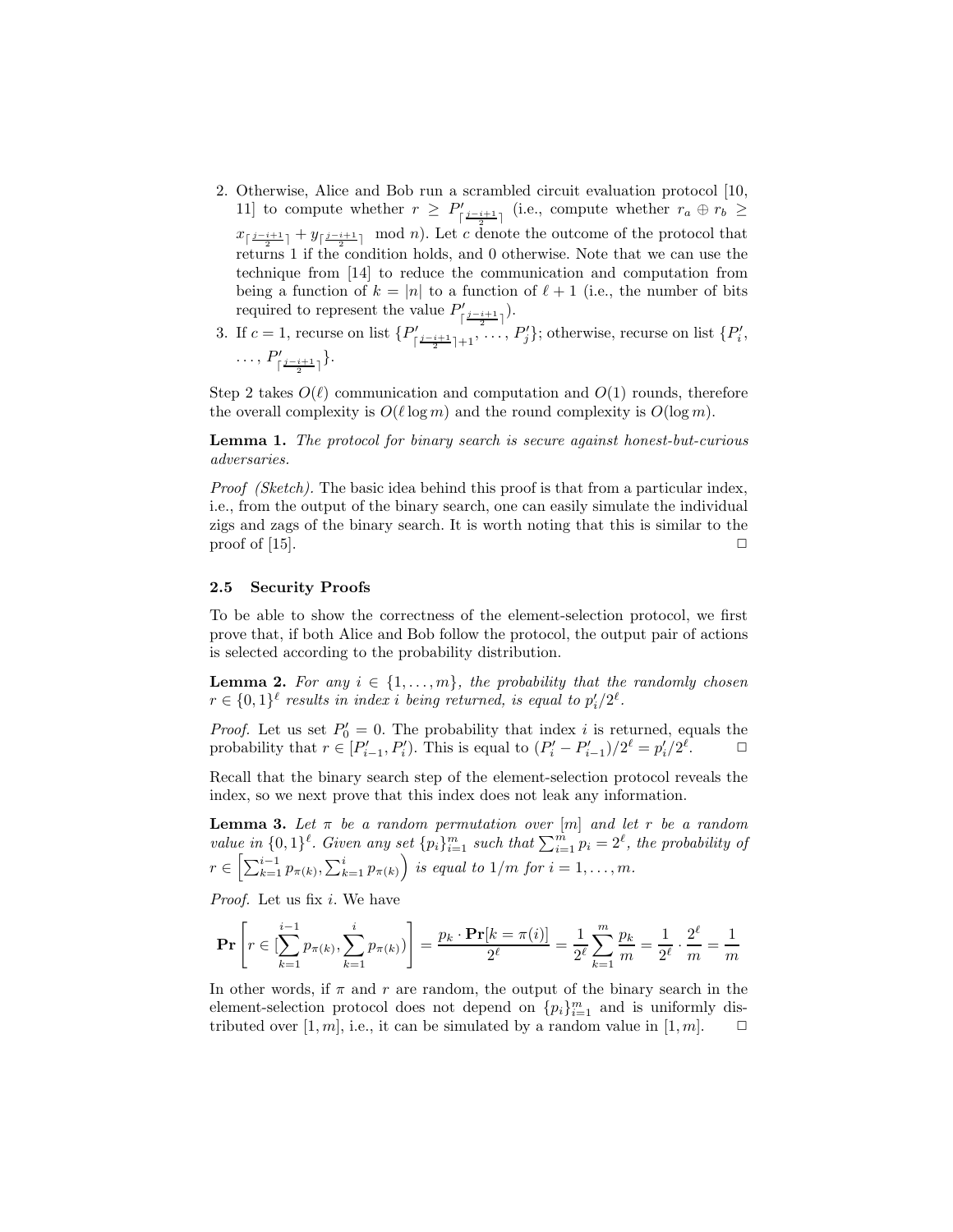**Theorem 1.** The element-selection protocol is secure against honest-but-curious adversaries.

Proof. Correctness: Follows directly from Lemma 2.

Secrecy: To show that the element-selection protocol is secure, it is sufficient to show that there exists a simulator  $M_1$  (resp.,  $M_2$ ) that, given Alice's (resp., Bob's) input and output, can simulate Alice's (resp., Bob's) interaction with Bob (resp., Alice) during the execution of the protocol, such the Alice's (resp., Bob's) view in real execution is computationally indistinguishable from the view produced by the simulator. That is, according to Definition 1:

$$
\{M_1(x, f_1(x, y)), f(x, y)\}_{x, y} \stackrel{c}{\equiv} {\rm \{VIEW}_1^{\Pi}(x, y), OUTPUT^{\Pi}(x, y)\}_{x, y}
$$
  

$$
\{M_2(y, f_2(x, y)), f(x, y)\}_{x, y} \stackrel{c}{\equiv} {\rm \{VIEW}_2^{\Pi}(x, y), OUTPUT^{\Pi}(x, y)\}_{x, y}
$$

where  $\stackrel{c}{\equiv}$  denotes computational indistinguishability by families of polynomialsize circuits.

Consider the following simulator  $M_1(\{(a_i, b_i, p_i)\}_{i=1}^m, a'_j)$ :

- 1. On receipt of the first message from Alice, for  $i = 1, \ldots, m$  randomly select  $x_i \stackrel{R}{\leftarrow} \mathbb{Z}_n$  and send  $\{Enc^P(x_i)\}_{i=1}^m$  to Alice.
- 2. Select  $r_b \stackrel{R}{\leftarrow} \{0,1\}^{\ell}$ . At random select m distinct values from  $\{0,1\}^{\ell}$ , sort them in the increasing order obtaining  $\{r_1, \ldots, r_m\}$ , and set  $y_i = Enc^P(r_i$  $x_i \mod n$  for  $i = 1, \ldots, m$ . Engage in the execution of the binary search protocol with Alice using  $r_b$  and  $\{y_i\}_{i=1}^m$  as input. At the end of the execution Alice receives a random index  $i$  as the outcome of the protocol.
- 3. Select a random  $\omega \stackrel{R}{\leftarrow} \mathbb{Z}_n$ , compute  $\{Enc^P(a'_j), Enc^P(\omega)\}\$ , and send the pair to Alice.

According to Definition 1, Alice's view during an execution of the elementselection protocol  $\Pi$  is  $VIEW_1^{\Pi} = (x, r_1, m_1, m_2, m_3)$ . The distribution of x and  $r_1$  remains the same for all possible input values, regardless of whether  $M_1$  is used or a real protocol execution is performed. Next, we examine the messages that Alice receives. Let  $M_1(x, f_1(x, y)) = (x', r'_1, m'_1, m'_2, m'_3)$ .

Message  $m_1$  is received in Step 4 of  $\Pi$  and is  $m_1 = \{Enc^P(P'_i - y_i)\}_{i=1}^m$ ; message  $m'_1$  is received in Step 1 of simulation and is  $m'_1 = \{Enc^P(x_i)\}_{i=1}^m$ . Due to the semantic security of the encryption scheme, encrypted values are uniformly distributed over the entire range resulting in identical distributions. After Alice decrypts the values, she still cannot distinguish between  $P'_i - y_i$  and  $x_i$  because  $y_i$ 's and  $x_i$ 's are uniformly distributed over  $\mathbb{Z}_n$ .

Let us use  $\Pi_s$  to denote the binary search protocol of section 2.4. Then  $m_2 =$  $(\text{VIEW}_{1}^{\Pi_{s}}(x_{s}, y_{s}), i)$  and  $m'_{2} = (\text{VIEW}_{1}^{\Pi'_{s}}(x'_{s}, y'_{s}), i')$ , where  $x_{s} = (\{x_{i}\}_{i=1}^{m}, r_{a}), y_{s} =$  $(\{y_i\}_{i=1}^m, r_b), x'_s = (\{x'_i\}_{i=1}^m, r'_a), \text{ and } y'_s = (\{y'_i\}_{i=1}^m, r'_b), \text{ and all of } \{x_i\}_{i=1}^m \text{ and }$  ${x'_{i}}}_{i=1}^{m}$ ,  ${y_{i}}_{i=1}^{m}$  and  ${y'_{i}}_{i=1}^{m}$ ,  $r_a$  and  $r'_a$ , and  $r_b$  and  $r'_b$  are pair-wise identically distributed. From Lemma 1 we obtain that the execution of Π does not leak any private information, and Lemma  $3$  tells us that  $i$  is uniformly distributed over  $[1,m],$  and so is  $i^{\prime}.$  Therefore  $m_2$  and  $m_2^{\prime}$  are also indistinguishable.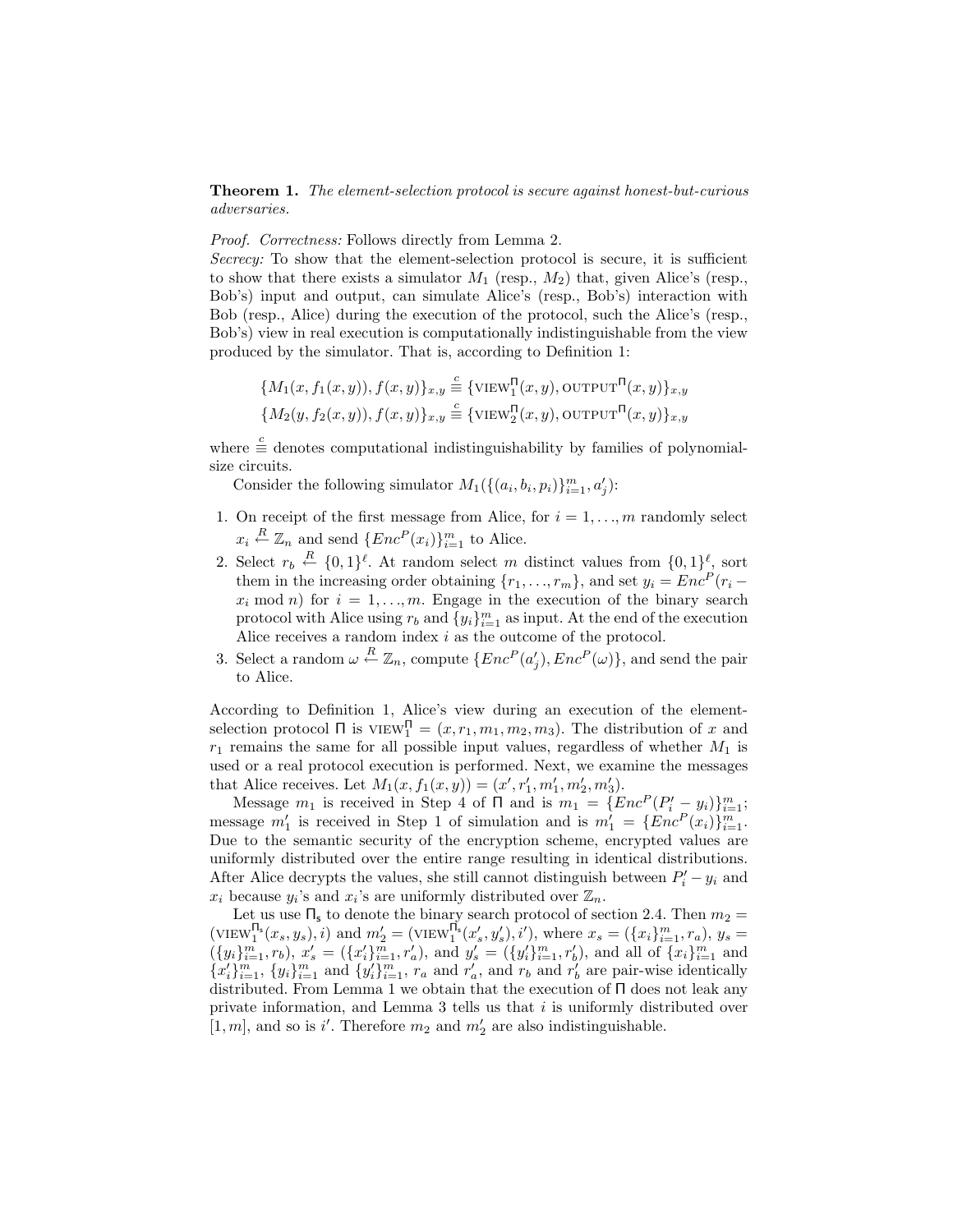Lastly,  $m_3 = \{Enc^P(a'_j), Enc^P(b'_j - \rho) \}$  and  $m'_3 = \{Enc^P(a'_j), Enc^P(\omega) \}.$ After Alice decrypts the values, the value of  $b'_j - \rho$  is identically distributed to  $\omega$ , and  $a'_{j}$  is the same in both messages. Also, no information can be gained from the encrypted values themselves. Thus  $m_3$  and  $m'_3$  are also indistinguishable.

Since we had  $f(x, y) =$  OUTPUT<sup> $\Pi(x, y)$ </sup>, we conclude Alice's view during an execution of  $\Pi$  is computationally indistinguishable from a simulation. The simulator  $M_2$  for Bob's interaction can be constructed in a similar way and is omitted. Thus,  $\Pi$  privately computes the correlated action selection function.  $\Box$ 

### 3 Handling Dishonest Behavior

In the previous section, we gave an efficient element-selection protocol for the honest-but-curious model. However, it is inefficient to make the preceding protocol secure against malicious adversaries, as the zero-knowledge proofs for certain steps of the protocol are very expensive. Instead, we present a new protocol for the malicious model, which uses two-party computation based on the conditional gate and relies on the use of threshold homomorphic ElGamal encryption.

### 3.1 Review of Cryptographic Tools Used

**Homomorphic ElGamal Encryption** Let  $G_q$  be a finite cyclic group of a prime order q,  $|q| = k$ , and g be the group's generator such that the Decision Diffie-Hellman (DDH) problem for  $G_q$  is assumed to be hard.<sup>2</sup> Given a published generator  $g$ , a public-private key pair for ElGamal encryption is generated as  $(pk,$  $sk$  =  $(y, x)$ , where  $x \stackrel{R}{\leftarrow} \mathbb{Z}_q$  and  $y = g^x$ . Given a public key y and a message  $M \in \mathbb{Z}_q$ , encryption is performed as  $Enc_y^G(M) = (\alpha, \beta) = (g^r, g^M y^r)$ , where  $r \stackrel{R}{\leftarrow} \mathbb{Z}_q$ . Given the private key x, decryption of  $(\alpha, \beta) = (g^r, g^M y^r)$  is performed by first computing  $\beta/\alpha^x = g^M$  and then solving it for  $M \in \mathbb{Z}_q$ . This amounts to solving a discrete log problem and thus the message space must be small. In our protocols, the message space is  $\{0, 1\}$  in most cases.

Such encryption is additively homomorphic, that is  $Enc_y^G(a_1) \cdot Enc_y^G(a_2) =$  $(g^{r_1} \cdot g^{r_2}, g^{a_1}y^{r_1} \cdot g^{a_2}y^{r_2}) = (g^{r_1+r_2}, g^{a_1+a_2}y^{r_1+r_2}) = Enc_y^G(a_1+a_2)$ . In addition,  $Enc_{pk}^{G}(a)^{b} = Enc_{pk}^{G}(ab)$ . Also, homomorphic ElGamal encryption is semantically secure assuming that the DDH problem is hard. When it is clear from the context or not essential to the discussion, we omit the encryption key from the notation and use  $Enc<sup>G</sup>(x)$  instead.

When Alice generates a ciphertext using homomorphic ElGamal encryption, she can prove that she knows the plaintext for the encryption using the techniques of [16]. She can make this a non-interactive proof of knowledge using Fiat-Shamir techniques [17]. Another proof of knowledge used in our protocols is a proof that a particular encryption is the encryption of 0 or 1. This protocol follows from the ability to prove the disjunction of two boolean values [18], and was given in [19].

 $2$  From this point on, arithmetic is assumed to be modulo q and operator mod q is implicit for each arithmetic operation.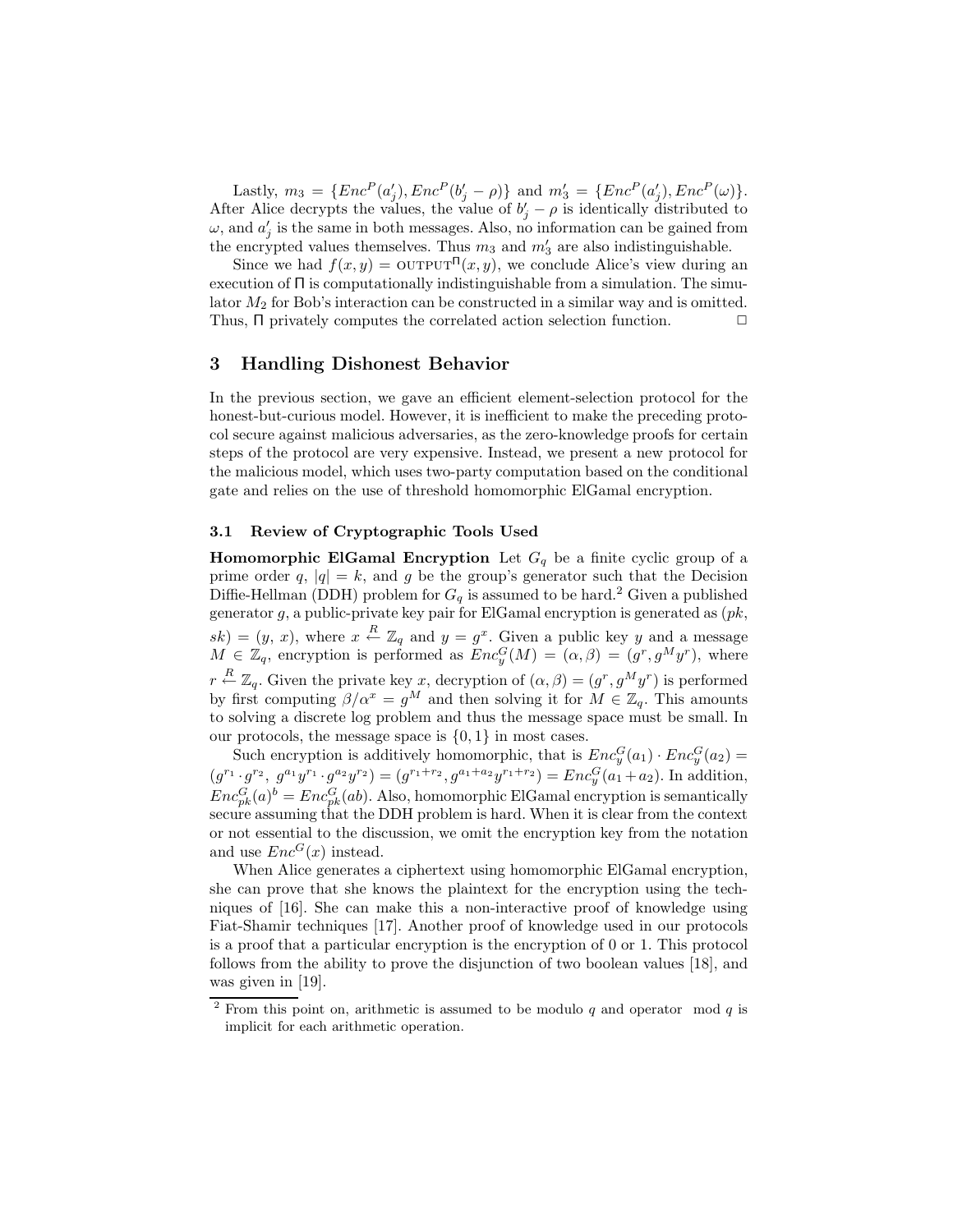Threshold Homomorphic ElGamal Encryption Homomorphic ElGamal encryption scheme can be used to construct  $(t, n)$ -threshold cryptosystem, where  $0 < t \leq n$ . In this case, the key is generated jointly by n parties, and decryption succeeds only if at least  $t$  parties participate. Encryption is performed in the traditional way, where anyone can use the public key y to encrypt messages.

Let  $A_1, \ldots, A_n$  denote n players. As before, let the public key be y and let the private key be x with  $y = g^x$ . Then player  $A_i$  has a share  $x_i$  of the private key, where  $y_i = g^{x_i}$  is public. Such shares can be generated using a secure distributed key generation protocol such as [20, 21], with communication complexity of  $O(n^2k)$  and a small hidden constant, where k is a security parameter.

To recover message M from its encryption  $(\alpha, \beta)$ , each player  $A_i$  computes a decryption share  $d_i = \alpha^{x_i}$  and a proof that  $\log_{\alpha} d_i = \log_{g} h_i$ . Then having t correct decryption shares, M can be recovered from  $q^M = \beta/\alpha^x$  by computing  $\alpha^x$  from these shares using Lagrange interpolation. Decryption of private outputs is also possible in this framework, and it was shown in [7] how private output decryption used in RSA-like cryptosystem (such as Paillier's) can be modified to avoid having to decrypt an ElGamal encryption of a random messages in  $\mathbb{Z}_q$ . A non-interactive version of the protocol is also possible and can be found in [7].

Threshold homomorphic ElGamal cryptosystem is robust for  $t < n/2$ , but (non-robust) fairness can also be achieved for the two-party case using (2, 2) threshold scheme. Note that neither party gains any advantage by quitting at an intermediate step of a protocol, and thus to achieve fairness, only the decryption phase of the protocols needs to be considered. This can be done using gradual release of information for a security parameter  $k' < \log q$ . See [7] for more detail. Note that allowing parties to prematurely quit during protocol execution will not allow us to finish the execution (and thus prove indistinguishability with the view in the ideal setting), and the protocol must be restarted.

Two-Party Computation Based on the Conditional Gate A recent work of Schoenmakers and Tuyls [7] introduced a new type of multiplication gate called conditional gate that permits efficient computation of two-party multiplication. In short, conditional gates permit efficient multiplication of x and y using homomorphic threshold ElGamal, where  $x$  is from a two-valued domain and  $y$ is unrestricted. In that work, conditional gates are also used to perform other types of secure computations such as XOR and different kinds of comparisons. In particular, the authors show how to perform comparison of two bitwise encrypted values x and y. Such operation requires  $\ell$  rounds and  $2\ell - 1$  conditional gates, where  $|x| = |y| = \ell$ , with the total of about 12 $\ell$  modular exponentiations.

While individual operations are rather efficient and secure against malicious adversaries, the difficulty in applying these techniques to general function evaluation is in different representation of operands in such operations. That is, some operands are encrypted integers  $x \in \mathbb{Z}_q$ , while others are required to be encrypted in bitwise form, and there is no conversion procedure available between the two encryption formats.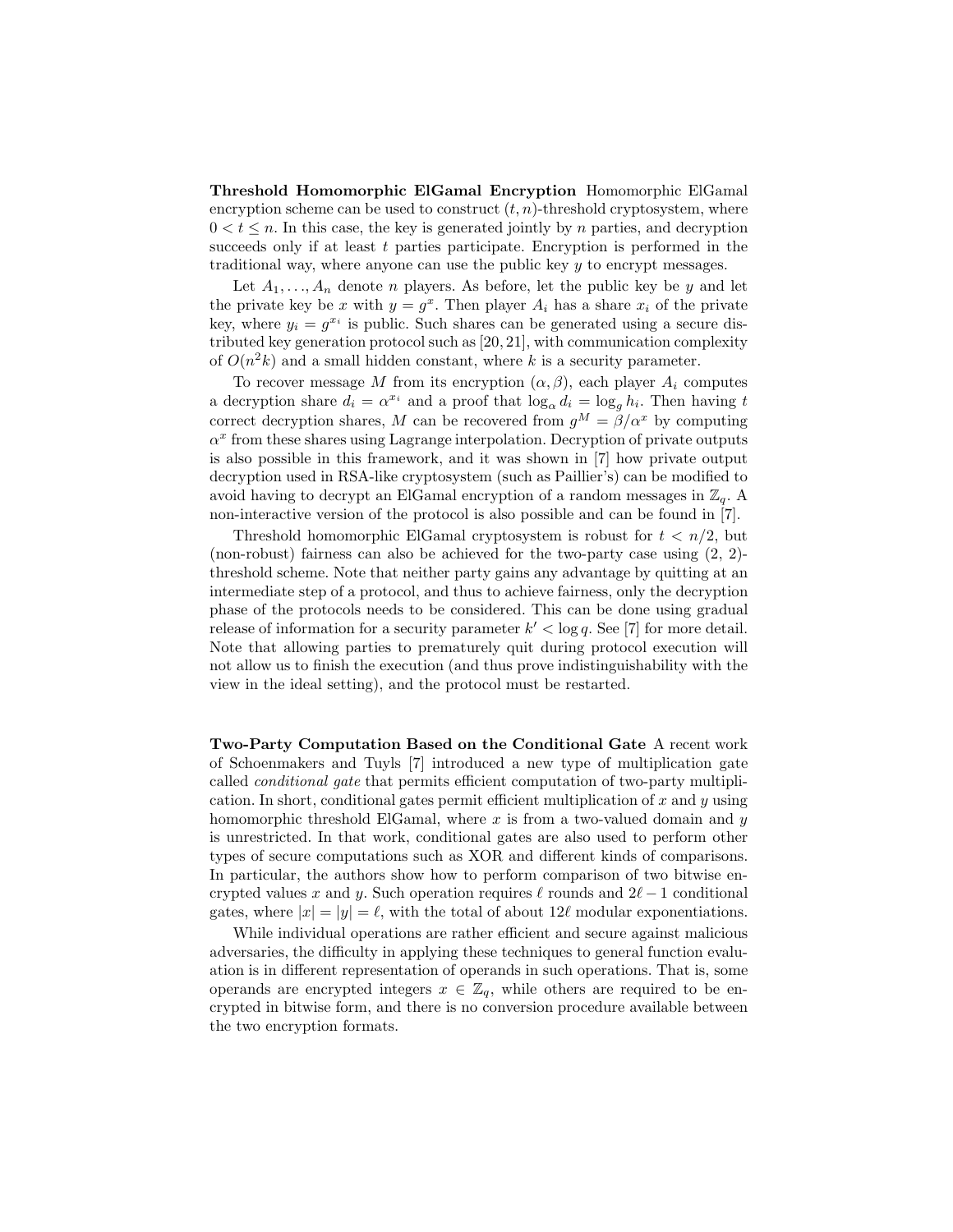Mixes One of the building blocks in our work is a mix, which was introduced in [22]. The parties "mix" a list of values by re-encrypting the values and permuting the order of the individual values. Furthermore, our protocols for the malicious model require that the mixing party be able to prove that the values were mixed properly. Also, we require that the protocols be able to mix vectors of values (where the vector consists of several encrypted values and the vector must be preserved). Examples of efficient mixes are [23, 24], and protocols for achieving a permutation of vectors can be found in [25].

### 3.2 The Element Selection Protocol

As before, we assume that  $\sum_{i=1}^{m} p_i = 2^{\ell}$ . We use  $[a_i]_{\ell-1} \dots [a_i]_0$  to denote the binary representation of  $a_i$ . For the purposes of this and subsequent sections, homomorphic ElGamal (2, 2)-threshold encryption is used.

**Setup:** Alice and Bob generate a key pair  $(pk, sk)$  for a security parameter k, where public key  $pk$  is known to both, but secret key  $sk$  is shared and is not known to either party.

**Input:** Items  $\{(a_i, b_i, p_i)\}_{i=1}^m$  are known to both parties; public key  $pk$  is known to both and secret key  $sk$  is not known to either.

**Output:** Alice learns  $a_j$ , and Bob learns  $b_j$ , where j is the index selected according to the probability distribution.

### Protocol Steps:

1. Alice encrypts tuples  $\{(a_i, b_i, [p_i]_\ell, [p_i]_{\ell-1} \dots [p_i]_0)\}_{i=1}^m$  with  $pk$  and then mixes them using a permutation  $\pi_a$  that she randomly generates. In the above, each of  $a_i$  and  $b_i$  are encrypted as an integer, but  $p_i$ 's are encrypted bit by bit as  $\ell + 1$  bit integers (i.e., the most significant bit is always 0).

Alice proves in zero-knowledge that the output of this step was obtained using mixing  $\pi_a$  on the tuples  $\{(a_i, b_i, p_i)\}_{i=1}^m$ . Note that in order for Alice to prove proper mixing using known techniques, she first encrypts the list using no randomness (i.e., 0 in place of random values) and then proves that her output is a blinded permuted re-encryption of this list.

- 2. Bob blinds each of the items  $(Enc^G(a_{\pi_a(i)}), Enc^G(b_{\pi_a(i)}), Enc^G(p_{\pi_a(i)}),$  $\ldots$ ,  $Enc^G([p_{\pi_a(i)}]_0)$  by multiplying each value with  $Enc^G(0)$  and mixes the tuples using a random permutation  $\pi_b$ . Let  $(Enc^G(a'_i), Enc^G(b'_i), Enc^G(p'_i))$ denote  $(Enc^G(a_{\pi_b(\pi_a(i))}, Enc^G(b_{\pi_b(\pi_a(i))}, Enc^G(p_{\pi_b(\pi_a(i))})$  for  $i = 1, ..., m$ . Bob proves in zero-knowledge that his output was constructed by applying a random mix  $\pi_b$  to his input.
- 3. Alice and Bob compute  $(Enc^G(a'_i), Enc^G(b'_i), Enc^G([P'_i]_\ell), ..., Enc^G([P'_i]_0)),$ where  $P_i' = \sum_{i=1}^m p_i'$ . The description of this step (i.e., the addition operation) is given in section 3.3.
- 4. Alice picks  $r_a \stackrel{R}{\leftarrow} \{0,1\}^{\ell}$ , computes  $\{Enc^G([r_a]_{\ell-1}), \ldots, Enc^G([r_a]_0)\}$  and sends it to Bob. She also proves in zero-knowledge that each  $[r_a]_i$  in the encryptions corresponds to either 0 or 1. Similarly, Bob picks  $r_b \stackrel{R}{\leftarrow} \{0,1\}^{\ell}$ ,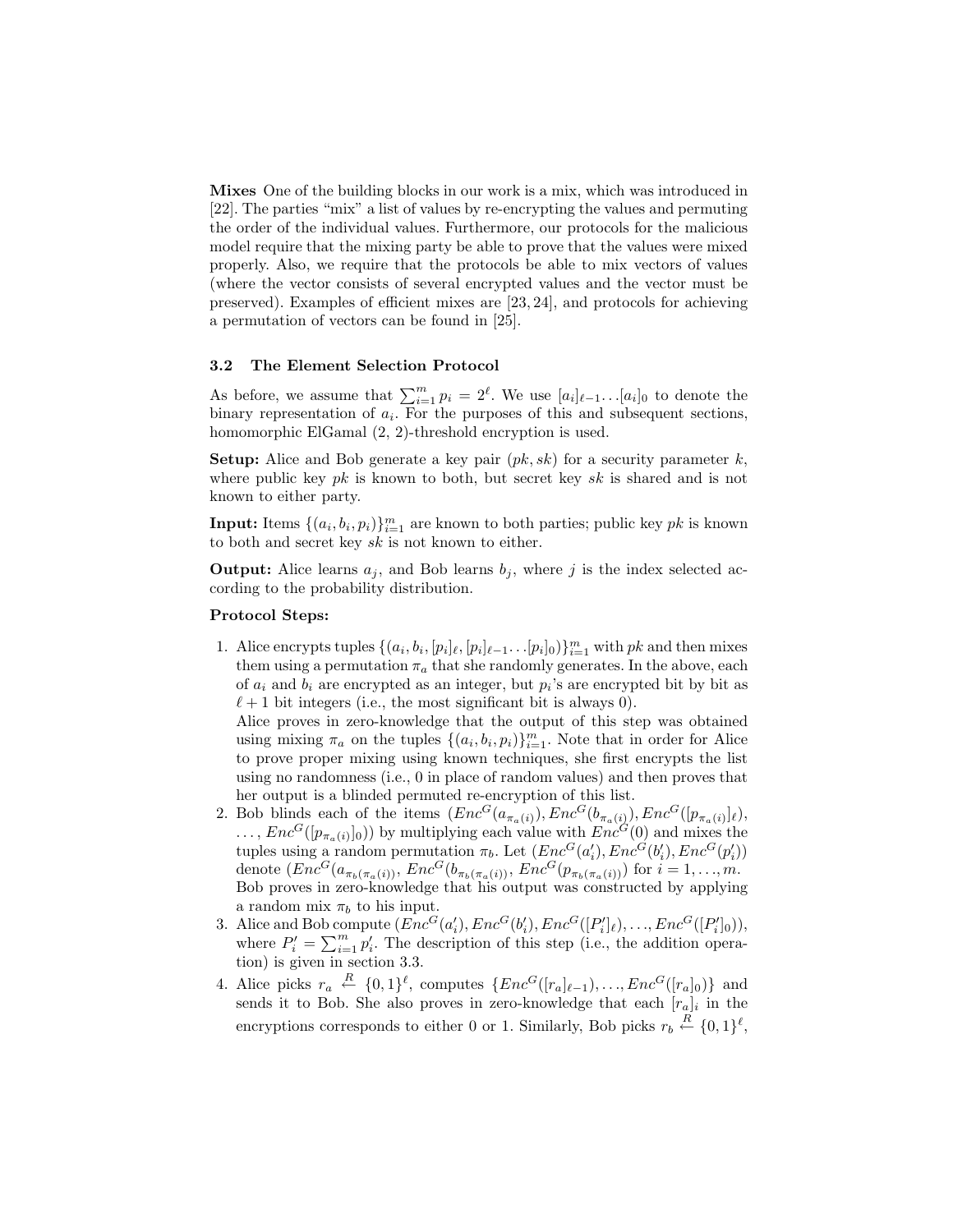sends Alice  $\{Enc^G([r_b]_{\ell-1}), \ldots, Enc^G([r_b]_0)\}$ , and proves in zero-knowledge that each  $[r_b]_i$  corresponds to a single bit.

- 5. Alice and Bob compute the bitwise encrypted value of  $x = r_a + r_b \mod 2^{\ell}$ using the addition protocol of section 3.3. They prepend bitwise encrypted x with  $Enc^G(0)$  to obtain  $(\ell + 1)$ -bit representation of x.
- 6. Alice and Bob jointly find the index of the value  $P'_i$  such that  $x < P'_i$  and  $x \ge P'_{i-1}$  (if  $P'_{i-1}$  exists) from the list  $\{Enc^G([P'_{i}]\ell), ..., Enc^G([P'_{i}]_0)\}_{i=1}^m$ using the binary search algorithm described in section 3.5. Let the outcome of the search be index  $i$ .
- 7. Having  $Enc^G(a'_j)$  and  $Enc^G(b'_j)$ , Alice helps Bob to decrypt  $b'_j$  and Bob helps Alice to decrypt  $a'_{j}$  (see section 3.1 for detail).

Note that most of the work done in step 1 can be performed in advance (if the public key is available prior to protocol execution), by generating as many encryptions of 0's and 1's as needed. At the time of protocol execution, Alice then just selects the right combination of such encryptions to match the  $p_i$ 's. Similarly, values for the zero-knowledge proof in that step and encryptions of 0 in step 2 can be pre-computed, thus reducing computational cost of asymptotically least efficient parts of the protocol.

The security proof of the protocol is omitted. One interesting direction for future work is to narrow the gap in the complexities between the semi-honest and malicious models.

#### 3.3 Addition of Bitwise Encrypted Values

Here we first present an addition protocol with computational and round complexity of  $O(\ell)$ . After its description we show how its round complexity can be significantly lowered using standard techniques.

**Input:** Common input consists of encryptions  $\{Enc^G([x]_{\ell-1}), \ldots, Enc^G([x]_0)\}$ and  $\{Enc^G([y]_{\ell-1}), \ldots, Enc^G([y]_0)\}.$ 

**Output:** Alice and Bob obtain  $\{Enc^G([z]_{\ell-1}), \ldots, Enc^G([z]_0)\}$ , where  $z = x+y$  $\mod 2^{\ell}$ .

#### Protocol Steps:

- 1. Alice and Bob compute encryptions of  $[z]_0 = [x]_0$  XOR  $[y]_0$  and  $c = x_0$  AND  $y_0$ as follows. Computation of  $Enc<sup>G</sup>(c) = Enc<sup>G</sup>([x]<sub>0</sub> \cdot [y]<sub>0</sub>)$  is performed using the conditional gate; then computation of  $Enc^{G}([z]_0) = Enc^{G}([x]_0 + [y]_0 2[x]_0 \cdot [y]_0$  =  $Enc^G([x]_0 + [y]_0 - 2c)$  is performed locally using common randomness.
- 2. For  $i = 1, \ldots, \ell 1$ , Alice and Bob compute encryptions of  $[z]_i = (([x]_i \times \mathbb{OR})$  $[y]_i$ ) XOR c) and  $c = \text{MAJ}([x]_i, [y]_i, c)$  as follows:
	- (a) Using the conditional gate, Alice and Bob compute  $Enc^G(a_{xy}) = Enc^G([x]_i$ .  $[y]_i$ ,  $Enc^G(a_{xc}) = Enc([x]_i \cdot c)$ ,  $Enc^G(a_{yc}) = Enc^G([y]_i \cdot c)$ , and  $Enc^G(a_{xyc}) =$  $Enc^G([x]_i \cdot [y]_i \cdot c).$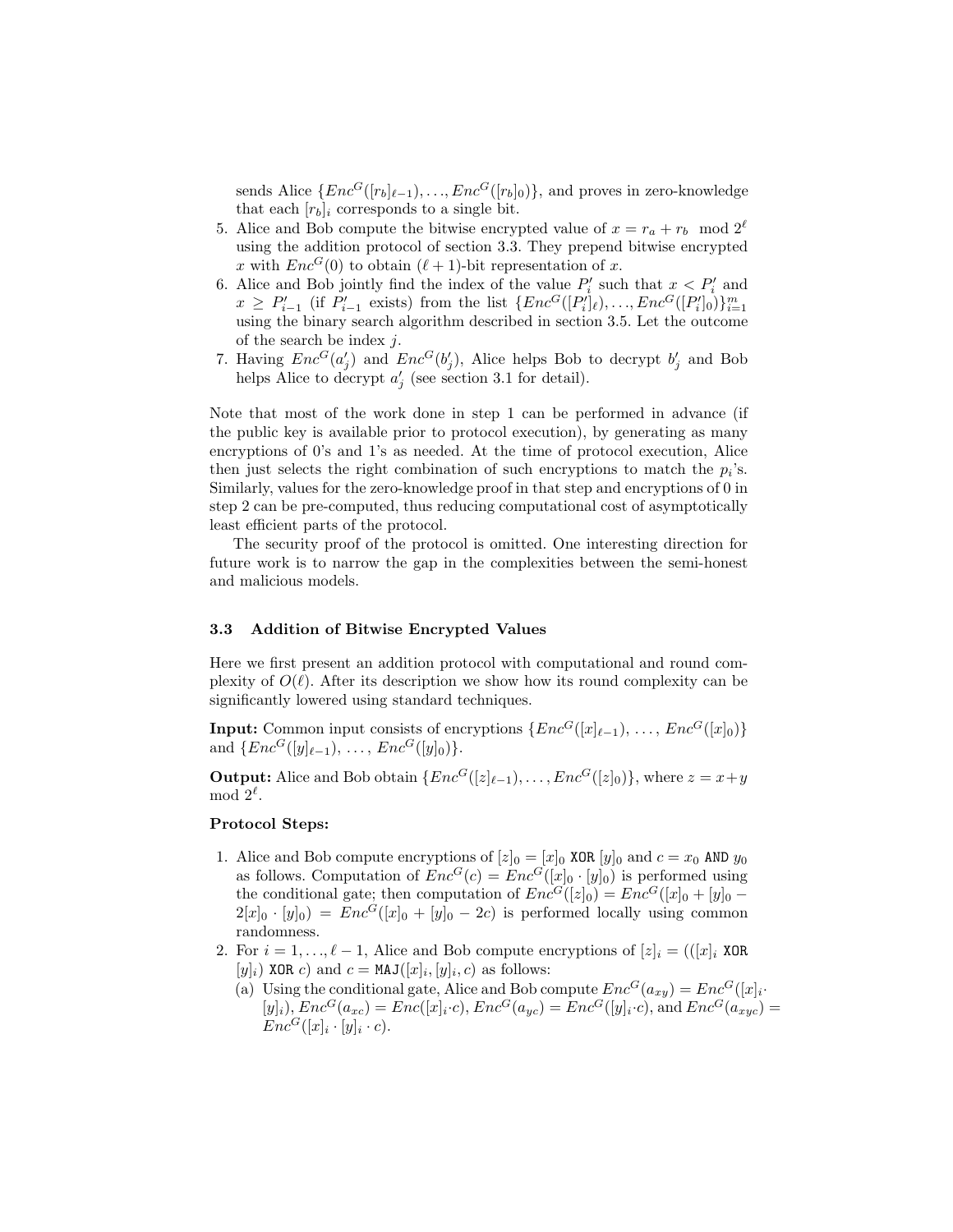(b) Using common randomness, Alice and Bob locally compute  $Enc^G([z]_i)$  =  $Enc^{\widetilde{G}}(4a_{xyc} - 2a_{xy} - 2a_{xc} - 2a_{yc} + [x]_i + [y]_i + c)$  and then  $Enc^{\widetilde{G}}(c) =$  $Enc^{G}(a_{xy} + a_{xc} + a_{yc} - 2a_{xyc}).$ 

Logarithmic depth addition of two integers is carried out by the textbook carrylookahead addition circuit [26] that has logarithmic depth and linear size (number of Boolean gates). Given  $p_1, \ldots, p_m$ , the prefix sum problem [27] is to compute all the sums  $p_1 + \ldots + p_i$ ,  $i = 1, \ldots, m$ . It can be solved by a logarithmic depth circuit with a linear number of addition nodes [27]. If each addition node of the circuit of [27] is replaced by the circuit of [26], then the resulting Boolean circuit for the prefix problem for  $\ell$ -bit numbers has  $O(m\ell)$  gates and depth  $O(\log m \log \ell)$ . However, the use of the Wallace tree technique [28] is known to reduce the depth to  $O(\log m + \log \ell)$  (see, e.g., [29]).

### 3.4 Constant-Round Comparison

Although we could carry out comparison in our model using the method given in [7], this would require  $O(\ell)$  number of rounds. Below we give a constant-round comparison protocol, which is of independent interest.

**Input:** Alice and Bob each have encryptions  $\{Enc^G([x]_{\ell-1}), \ldots, Enc^G([x]_0)\}$ and  $\{Enc^G([y]_{\ell-1}), \ldots, Enc^G([y]_0)\}.$ 

**Output:** Alice and Bob obtain 1 if  $x \geq y$ , and 0 otherwise.

### Protocol Steps:

- 1. Alice and Bob both locally compute  $Enc^G(e_{\ell-1}) = Enc^G(x_{\ell-1} y_{\ell-1})$  and then compute  $Enc^G(e_i) = Enc^G(2e_{i+1} + x_i - y_i)$  for all  $i \in \{\ell - 2, ..., 0\}.$ Note that the value  $e_i$  will be 0 until the first difference between x and y.
- 2. Alice and Bob locally compute  $Enc^G(f_{\ell-1}) = Enc^G(y_{\ell-1} x_{\ell-1} 1)$  and then  $Enc^G(f_i) = Enc^G(3e_{i+1} + y_i - x_i - 1)$  for all  $i \in \{\ell - 2, ..., 0\}$ . Note that the value  $f_i$  will be 0 if the first  $i-1$  bits are equal and the *i*th bit of x is false and the *i*th bit of y is true. Thus if there is a single 0 entry (and there will be at most one) then  $x < y$  and otherwise  $x \geq y$ .
- 3. Alice and Bob raise  $Enc<sup>G</sup>(f<sub>i</sub>)$  to a random power (a protocol for doing this was described in [30]). Note that now the list of values will contain a 0 if  $x \leq y$  and will be a set of random non-zero values otherwise.
- 4. Alice mixes the list and sends the mixed list to Bob along with a proof of proper mixing. Similarly, Bob mixes the list and sends the mixed list to Alice along with a proof of proper mixing.
- 5. Alice and Bob jointly decrypt the list and if a single entry is 0, then they output 0. If no entry is 0, then they output 1.

### 3.5 Binary Search

Here we give an efficient search protocol for step 6 of the main protocol. The overall complexity is  $O(\ell \log m)$  and the round complexity is  $O(\log m)$ .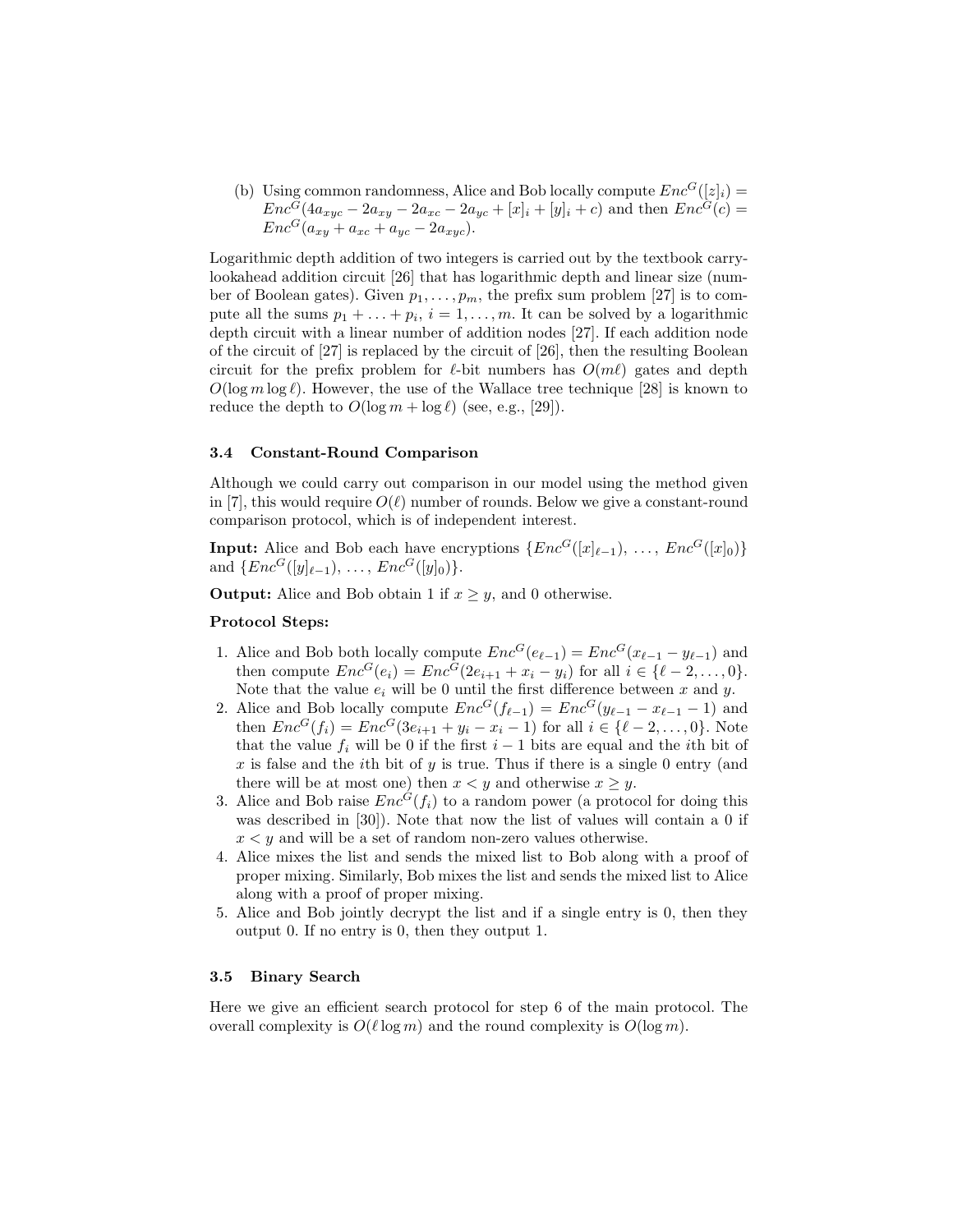**Input:** A list of sorted bitwise encrypted m values  $\{Enc^G([y_i]_{\ell-1}), \ldots, Enc^G([y_i]_0)\}_{i=1}^m$ and value x bitwise encrypted as  $Enc<sup>G</sup>([x]_{\ell-1}), \ldots, Enc<sup>G</sup>([x]_0).$ 

**Output:** The smallest index j such that  $y_j > x$ .

Protocol Steps: Alice and Bob execute the following recursive procedure on the bitwise-encrypted list  $\{y_i\}_{i=1}^m$ :

- 1. If the size of the current working set  $|\{y_i, \ldots, y_j\}| = 1$ , return *i*.
- 2. Otherwise, Alice and Bob execute the constant-round comparison protocol (see section 3.4) on (the encrypted values of) x and  $y_{\lceil \frac{j-i+1}{2} \rceil}$  (i.e., check whether  $x \geq y_{\lceil \frac{j-i+1}{2} \rceil}$ ). Let c denote the outcome of the protocol.
- 3. If  $c = 1$ , recurse on list  $\{y_{\lceil \frac{j-i+1}{2} \rceil+1}, \ldots, y_j\}$ ; otherwise, recurse on list  $\{y_i,$  $\ldots, y_{\lceil \frac{j-i+1}{2} \rceil}\}$ .

# Acknowledgments

The authors are thankful to anonymous reviewers for their valuable feedback on this work.

## References

- 1. Dodis, Y., Halevi, S., Rabin, T.: A cryptographic solution to a game theoretic problem. In: Advances in Cryptology – Crypto'00. (2000)
- 2. Teague, V.: Selecting correlated random actions. In: Financial Cryptography. Volume 3110. (2004) 181–195
- 3. Bárány, I.: Fair distribution protocols or how the players replace fortune. Mathematics of Operation Research 17 (1992) 327–341
- 4. Ben-Porath, E.: Correlation without mediation: Expanding the set of equilibria outcomes by "cheap" pre-play procedures. Journal of Economic Theory 80 (1998) 108–122
- 5. Gerardi, D.: Unmediated communication in games with complete and incomplete information. Journal of Economic Theory 114 (2004)
- 6. Lepinski, M., Micali, S., Peikert, C., Shelat, A.: Completely fair SFE and coalition-safe cheap talk. In: Symposium on Principles of Distributed Computing (PODC'04). (2004) 1–10
- 7. Schoenmakers, B., Tuyls, P.: Practical two-party computation based on the conditional gate. In: ASIACRYPT'04. Volume 3329. (2004) 119–136
- 8. Ambainis, A., Jakobsson, M., Lipmaa, H.: Cryptographic randomized response techniques. In: Workshop on Theory and Practice in Public Key Cryptography (PKC'04). Volume 2947 of LNCS. (2004) 425–438
- 9. Damgård, I., Ishai, Y.: Constant-round multiparty computation using a black-box pseudorandom generator. In: Advances in Cryptology – CRYPTO'05. Volume 3621 of LNCS. (2005) 378–411
- 10. Yao, A.: How to generate and exchange secrets. In: Proceedings of the 27th IEEE Symposium on Foundations of Computer Science, IEEE Computer Society Press (1986) 162–167